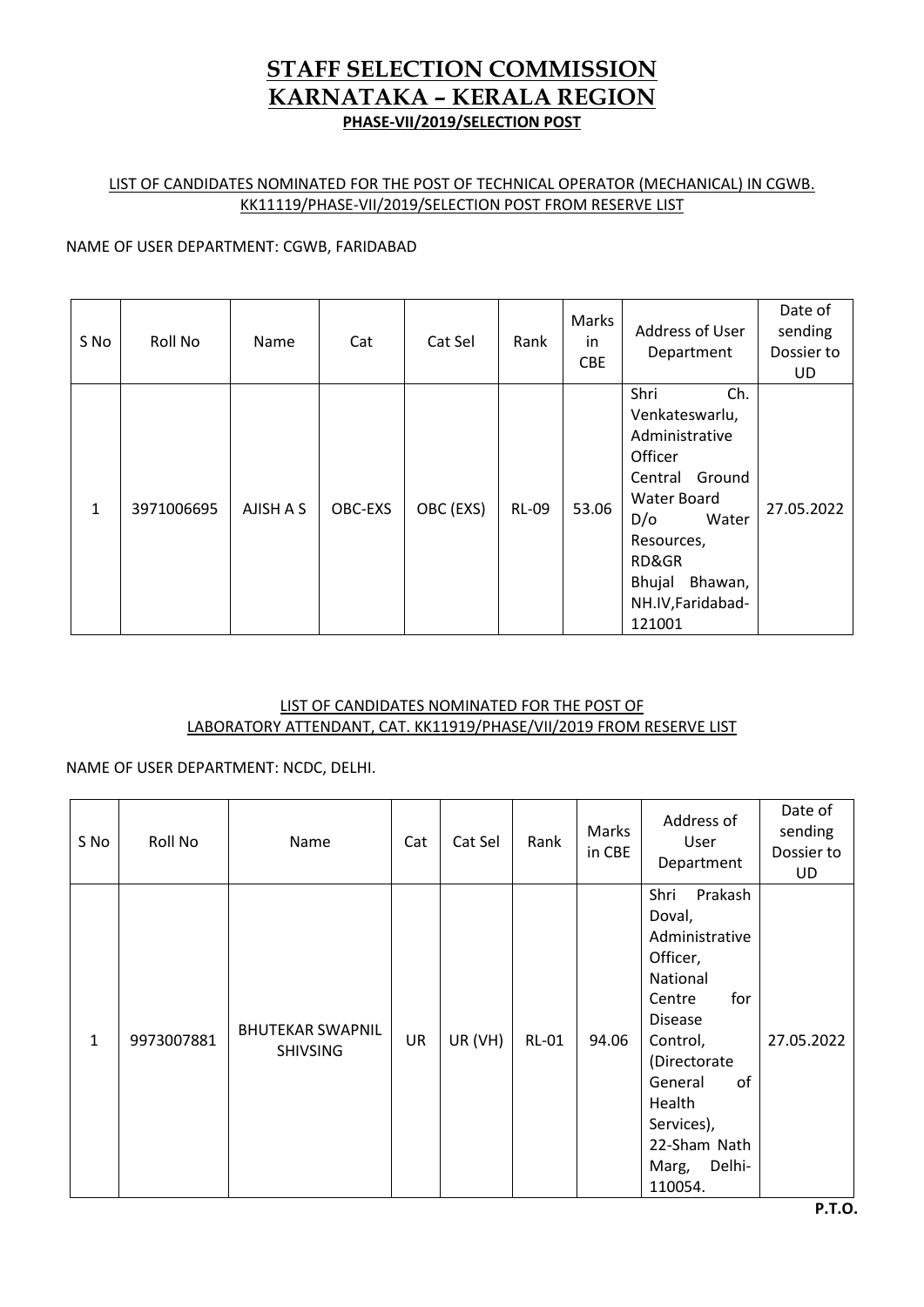## SELECTION POSTS, CAT. NO. KK10719, PHASE-VII/2019

### LIST OF CANDIDATES NOMINATED FOR THE POST OF JUNIOR ENGINEER IN CICEF. KK10719 FROM RESERVE LIST

### NAME OF USER DEPARTMENT: CICEF, BANGALORE

| S No         | Roll No    | Name                 | Cat        | Cat Sel | Rank         | Marks<br>in CBE | Address of User<br>Department                                                                                                                                                                                                                                     | Date of<br>sending<br>Dossier to<br><b>UD</b> |
|--------------|------------|----------------------|------------|---------|--------------|-----------------|-------------------------------------------------------------------------------------------------------------------------------------------------------------------------------------------------------------------------------------------------------------------|-----------------------------------------------|
| $\mathbf{1}$ | 5973047075 | Sandeep<br>Choudhary | <b>OBC</b> | OBC.    | <b>RL-03</b> | 138.04          | Shri N. Venkatesh<br>Prasad,<br>Director,<br>Central<br>Institute<br>0f<br>Coastal<br>Engineering<br>for<br>Fishery<br>$M/\sigma$<br><b>Fisheries</b><br>Animal Husbandry<br>and Dairying,<br><b>ISRO</b><br>Opp.<br>Quarters, Jalahalli,<br>Bengaluru-560<br>013 | 13.05.2022                                    |

### SELECTION POSTS, CAT. NO. KK11219, PHASE-VII/2019

## LIST OF CANDIDATES NOMINATED FOR THE POST OF MECHANIC IN CGWB. KK11219 FROM RESERVE LIST

### NAME OF USER DEPARTMENT: CGWB, FARIDABAD

| S No           | Roll No    | Name           | Cat      | Cat<br>Sel | Rank         | Marks in<br><b>CBE</b> | Address of User<br>Department                                                                                                                      | Date of<br>sending<br>Dossier to<br>UD. |
|----------------|------------|----------------|----------|------------|--------------|------------------------|----------------------------------------------------------------------------------------------------------------------------------------------------|-----------------------------------------|
| 1              | 3971004649 | SAJIN P R      | OBC(EXS) | EXS        | <b>RL-01</b> | 54.95                  | Shri Nityanand,                                                                                                                                    |                                         |
| $\overline{2}$ | 3971000914 | SRINIVASA<br>М | OBC(EXS) | <b>EXS</b> | <b>RL-02</b> | 50.64                  | Administrative Officer<br>Central Ground Water<br>Board<br>D/o Water<br>Resources,<br>RD&GR<br><b>Bhujal</b><br>Bhawan,<br>NH.IV, Faridabad-121001 | 13.05.2022                              |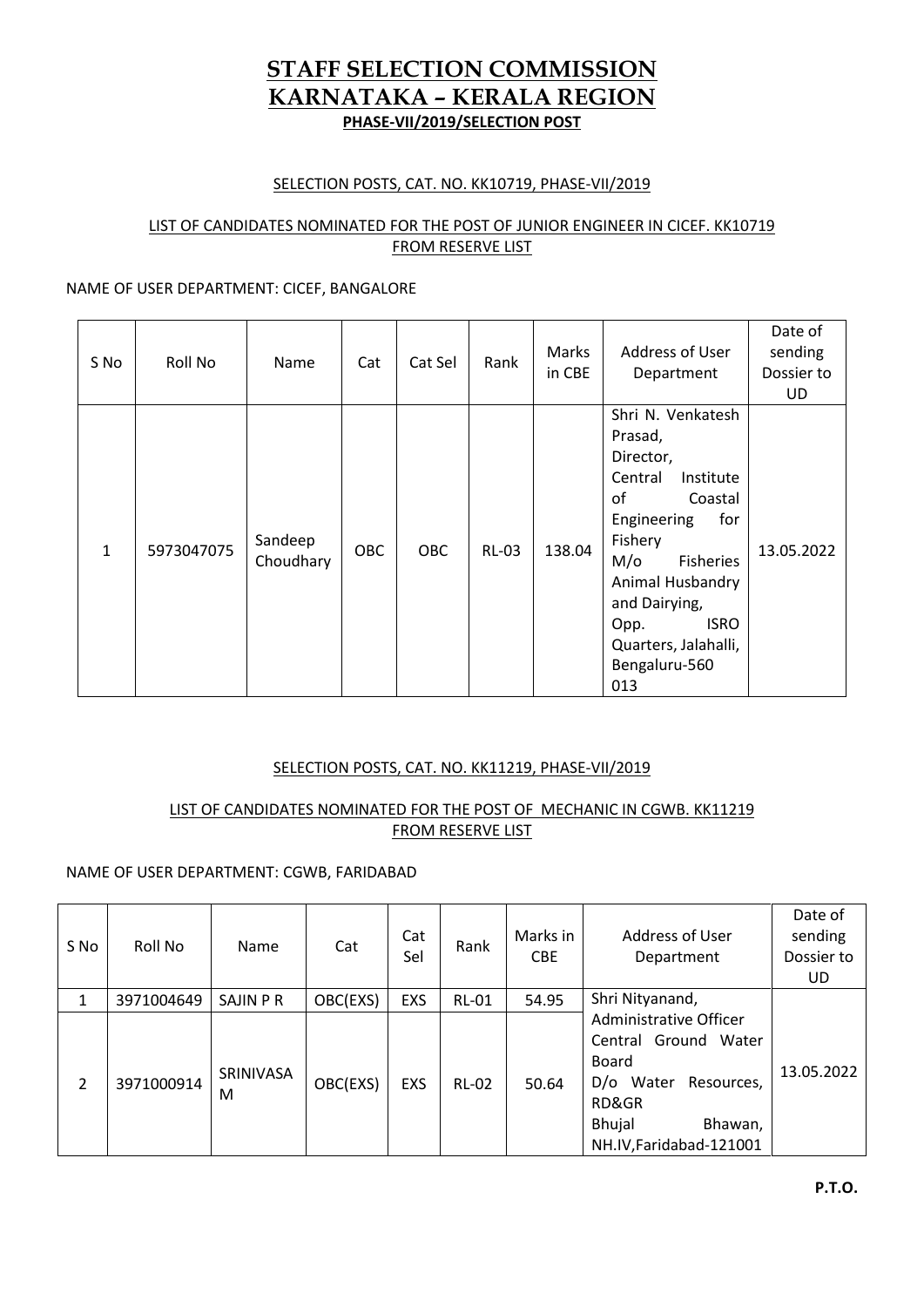## SELECTION POSTS, CAT. NO. KK12019, PHASE-VII/2019

# LIST OF CANDIDATES NOMINATED FOR THE POST OF LABORATORY ATTENDANT, CAT. KK12019

FROM RESERVE LIST

### NAME OF USER DEPARTMENT: NCDC, DELHI.

| S No | Roll No    | Name         | Cat | Cat Sel | Marks<br>in CBE | Rank         | Address of<br>User<br>Department                                                                                                                                                                                          | Date of<br>sending<br>Dossier to<br><b>UD</b> |
|------|------------|--------------|-----|---------|-----------------|--------------|---------------------------------------------------------------------------------------------------------------------------------------------------------------------------------------------------------------------------|-----------------------------------------------|
| 1    | 3971007163 | ALBIN JOSEPH | UR  | UR      | 174.77          | <b>RL-01</b> | Shri<br>Prakash<br>Doval,<br>Administrative<br>Officer,<br>National<br>for<br>Centre<br><b>Disease</b><br>Control,<br>(Directorate<br>of<br>General<br>Health<br>Services),<br>22-Sham Nath<br>Delhi-<br>Marg,<br>110054. | 05.05.2022                                    |

# List of candidate nominated for the post of Laboratory Assistant Gr. III (Chemical) Cat. No. KK11719, Ph-VII/2019/Selection Post from Reserve List

# User Department: GSI, Hyderabad

| S No         | Roll No    | Name          | Cat       | Cat<br>Sel | Marks<br>in CBE | Rank         | Address of User<br>Department                                                                                                                                                                                              | Date of<br>sending<br>dossier to<br>UD. |
|--------------|------------|---------------|-----------|------------|-----------------|--------------|----------------------------------------------------------------------------------------------------------------------------------------------------------------------------------------------------------------------------|-----------------------------------------|
| $\mathbf{1}$ | 3972006429 | Jithin Xavier | <b>UR</b> | <b>UR</b>  | 153.67          | <b>RL-05</b> | Shri M. Narsing<br>Rao,<br><b>Assistant Director</b><br>(P&A),<br><b>Geological Survey</b><br>of India,<br>Ministry of Mines,<br>Establishment<br>Section,<br>Southern Regional<br>Office,<br>GSI Complex,<br>Hyderabad-68 | 25.03.2022                              |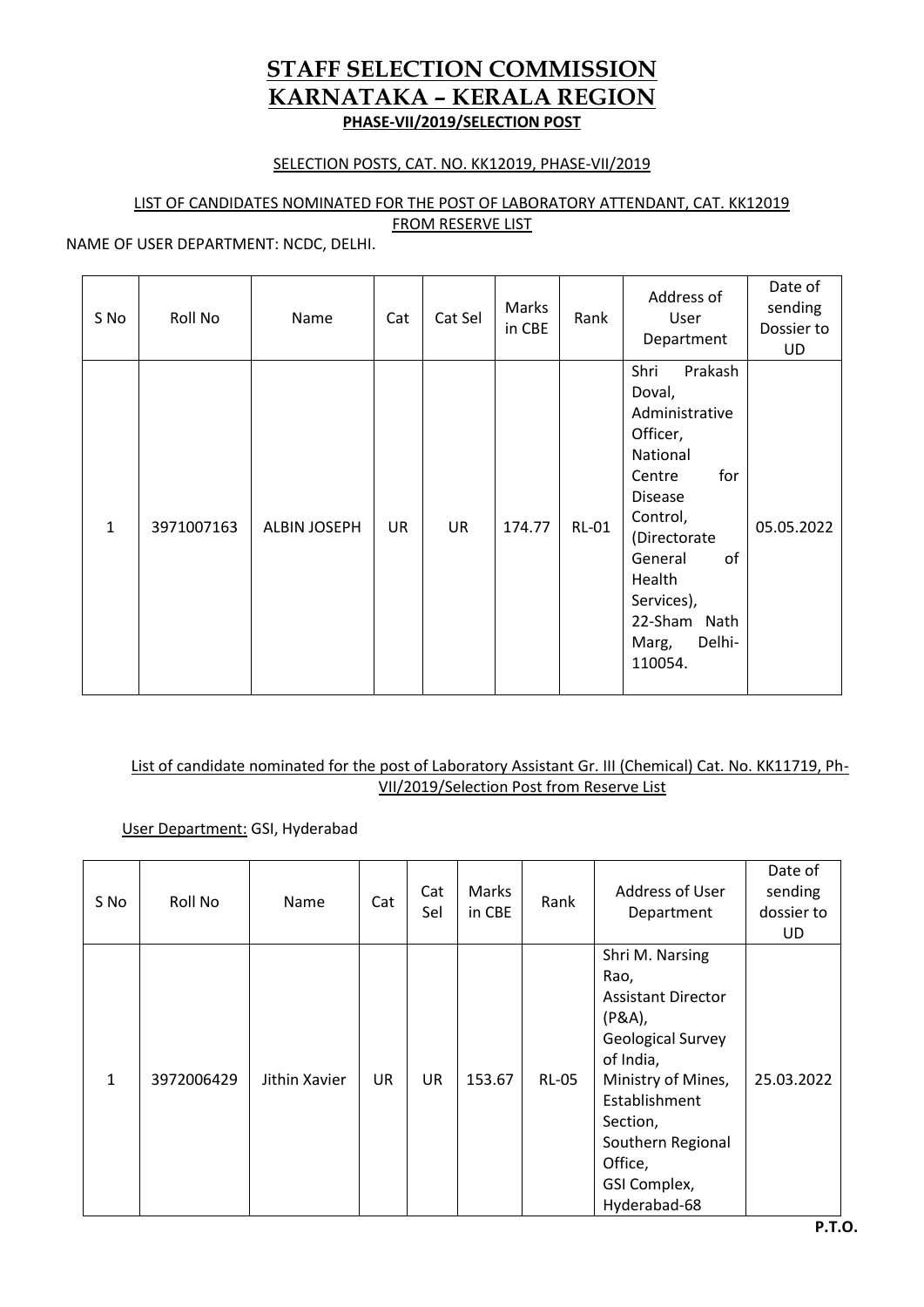# List of candidates nominated for the post of Lady Medical Attendant, Cat. No. KK11419, Ph-VII/2019/Selection Post from Reserve List

# User Department: CGHS, Bangalore

| S No | Roll No    | Name                         | Cat | Cat<br>Sel | Marks<br>in CBE | Rank         | Address of User<br>Department                            | Date of<br>sending<br>dossier to<br>UD. |
|------|------------|------------------------------|-----|------------|-----------------|--------------|----------------------------------------------------------|-----------------------------------------|
| 1    | 3971000948 | Sushma SR                    | UR  | UR         | 99.05           | <b>RL-02</b> | Additional Director,                                     | 23.03.2022                              |
| 2    | 8971005815 | Yenebera<br>Priyanka<br>Paul | OBC | <b>OBC</b> | 84.30           | <b>RL-06</b> | Health<br>Govt.<br>Central<br>Scheme,                    |                                         |
| 3    | 5971010379 | Neeshu                       | OBC | <b>OBC</b> | 76.46           | $RL-10$      | 3 <sup>rd</sup><br>E-Wing,<br>floor,                     |                                         |
| 4    | 2971026634 | Ritu Sharma                  | EWS | <b>EWS</b> | 71.41           | <b>RL-16</b> | Sadan,<br>Kendriya<br>Koramangala, Bangalore-<br>560034. |                                         |

# List of candidates nominated for the post of Laboratory Assistant Gr.III (Geology), Cat. No. KK11619, Ph-VII/2019/Selection Post from Reserve List

User Department: GSI, Hyderabad

| S No           | Roll No    | Name                 | Cat       | Cat<br>Sel | Marks<br>in CBE | Rank         | Address of User<br>Department                                                                                                                                                                      | Date of<br>sending<br>dossier to<br><b>UD</b> |
|----------------|------------|----------------------|-----------|------------|-----------------|--------------|----------------------------------------------------------------------------------------------------------------------------------------------------------------------------------------------------|-----------------------------------------------|
| $\mathbf{1}$   | 3972001452 | Raahul J Kottarathil | UR        | UR         | 158.57          | <b>RL-03</b> | Shri<br>M.<br>Narsing                                                                                                                                                                              | 25.03.2022                                    |
| $\overline{2}$ | 3972004742 | Parvathy A S         | <b>UR</b> | <b>UR</b>  | 158.21          | <b>RL-04</b> | Rao,<br>Assistant Director<br>$(P&A)$ ,<br>Geological<br>Survey<br>of India,<br>Ministry of Mines,<br>Establishment<br>Section,<br>Southern Regional<br>Office,<br>Complex,<br>GSI<br>Hyderabad-68 |                                               |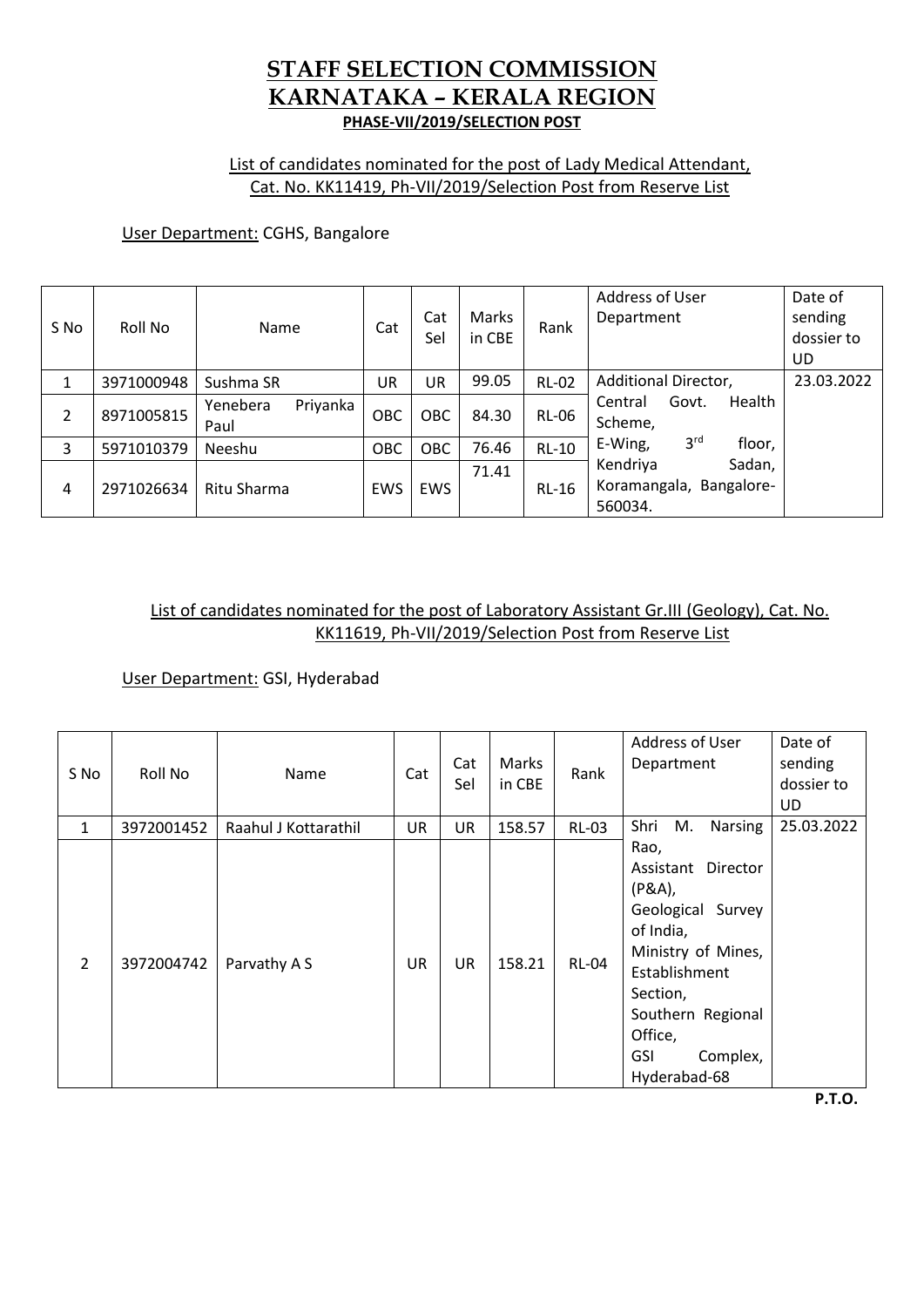### LIST OF CANDIDATE NOMINATED FOR THE POST OF JUNIOR TECHNICAL ASSISTANT (CHEMICAL),

## CAT. KK10319 FROM RESERVE LIST

#### NAME OF USER DEPARTMENT: GSI, BANGALORE

| S No         | Roll No    | Name        | Cat        | Cat Sel   | Marks<br>in CBE | Rank         | Address of User<br>Department                                                                                                                                                                                                             | Date of<br>sending<br>dossier to<br>UD. |
|--------------|------------|-------------|------------|-----------|-----------------|--------------|-------------------------------------------------------------------------------------------------------------------------------------------------------------------------------------------------------------------------------------------|-----------------------------------------|
| $\mathbf{1}$ | 2973005991 | Pampa Ghosh | <b>OBC</b> | <b>UR</b> | 139.97          | <b>RL-03</b> | Shri<br>M.<br><b>Narsing</b><br>Rao,<br>Director<br>Assistant<br>(P&A),<br>Geological<br>Survey<br>of India,<br>Ministry of Mines,<br>Establishment<br>Section,<br>Southern Regional<br>Office,<br>Complex,<br><b>GSI</b><br>Hyderabad-68 | 25.03.2022                              |

# LIST OF CANDIDATES NOMINATED FOR THE POST OF MEDICAL ATTENDANT, CAT. KK11319 FROM RESERVE LIST

## NAME OF USER DEPARTMENT: CGHS, BANGALORE

| S No | Roll No    | Name              | Cat        | Cat<br>Sel | Marks<br>in CBE | Rank         | Address of User<br>Department                                                                                                                                  | Date of<br>sending<br>dossier to<br>UD. |
|------|------------|-------------------|------------|------------|-----------------|--------------|----------------------------------------------------------------------------------------------------------------------------------------------------------------|-----------------------------------------|
| 1    | 5971028217 | Abhishek<br>Kumar | <b>OBC</b> | <b>OBC</b> | 110.39          | <b>RL-03</b> | Dr. M. Revathi,<br>Additional Director,<br>Health<br>Govt.<br>Central<br>Scheme,<br>E-Wing, 3rd floor, Kendriya<br>Sadan,<br>Koramangala,<br>Bangalore-560034. | 11.02.2022                              |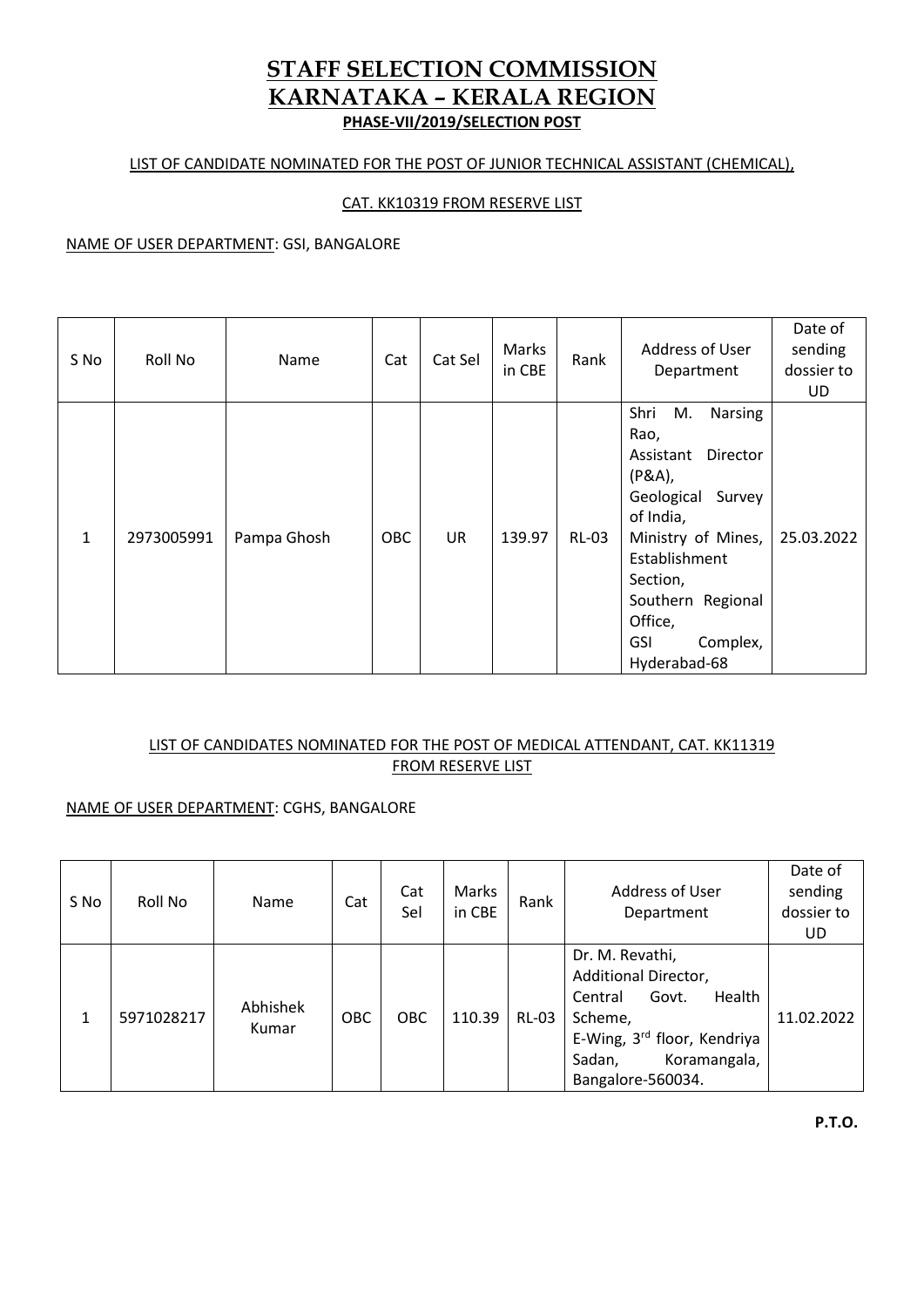### LIST OF CANDIDATES NOMINATED FOR THE POST OF JUNIOR ENGINEER IN CICEF. KK10719

### FROM RESERVE LIST

NAME OF USER DEPARTMENT: CICEF, BANGALORE

| S No | Roll No    | Name                        | Cat        | Cat<br>Sel | Marks<br>in<br><b>CBE</b> | Rank         | Address of User Department                                                                                                                             | Date of<br>sending<br>dossier to<br>UD. |
|------|------------|-----------------------------|------------|------------|---------------------------|--------------|--------------------------------------------------------------------------------------------------------------------------------------------------------|-----------------------------------------|
|      | 3973006157 | <b>AJIN</b><br><b>JAMES</b> | UR         | UR         | 145.7                     | <b>RL-01</b> | Shri N. Venkatesh Prasad,<br>Central Institute of Coastal                                                                                              |                                         |
| 2    | 3973005349 | <b>SHIFAN S</b>             | <b>OBC</b> | <b>OBC</b> | 138.9                     | <b>RL-02</b> | engineering for Fishery,<br><b>Fisheries</b><br>$M/\sigma$<br>Animal<br>Husbandry and Dairying,<br>Opp. ISRO Quarters, Jalahalli,<br>Bengaluru-560013. | 11.02.2022                              |

# LIST OF CANDIDATES NOMINATED FOR THE POST OF JUNIOR TECHNICAL ASSISTANT (GEOLOGY), CAT. KK10219 FROM RESERVE LIST

### NAME OF USER DEPARTMENT: GSI, BANGALORE

| S No         | Roll No    | Name                     | Cat       | Cat Sel   | Marks<br>in CBE | Rank         | Address of User<br>Department                                                                                                                                            | Date of<br>sending<br>dossier to<br>UD. |
|--------------|------------|--------------------------|-----------|-----------|-----------------|--------------|--------------------------------------------------------------------------------------------------------------------------------------------------------------------------|-----------------------------------------|
| $\mathbf{1}$ | 3973004441 | <b>JASMINE VJ</b>        | <b>UR</b> | UR.       | 129.39          | <b>RL-01</b> | Shri M. Narsing Rao,                                                                                                                                                     |                                         |
| 2            | 3973006463 | <b>VIMAL GANESH</b><br>R | <b>UR</b> | <b>UR</b> | 122.90          | <b>RL-02</b> | Director<br>Assistant<br>(P&A),                                                                                                                                          |                                         |
| 3            | 5973035818 | SAHIL SAGAR              | <b>SC</b> | <b>SC</b> | 94.32           | $RL-13$      | Geological Survey of<br>India,<br>Ministry<br>of<br>Mines,<br><b>Establishment Section,</b><br>Southern<br>Regional<br>Office,<br>Complex,<br><b>GSI</b><br>Hyderabad-68 | 14.02.2022                              |

**P.T.O.**